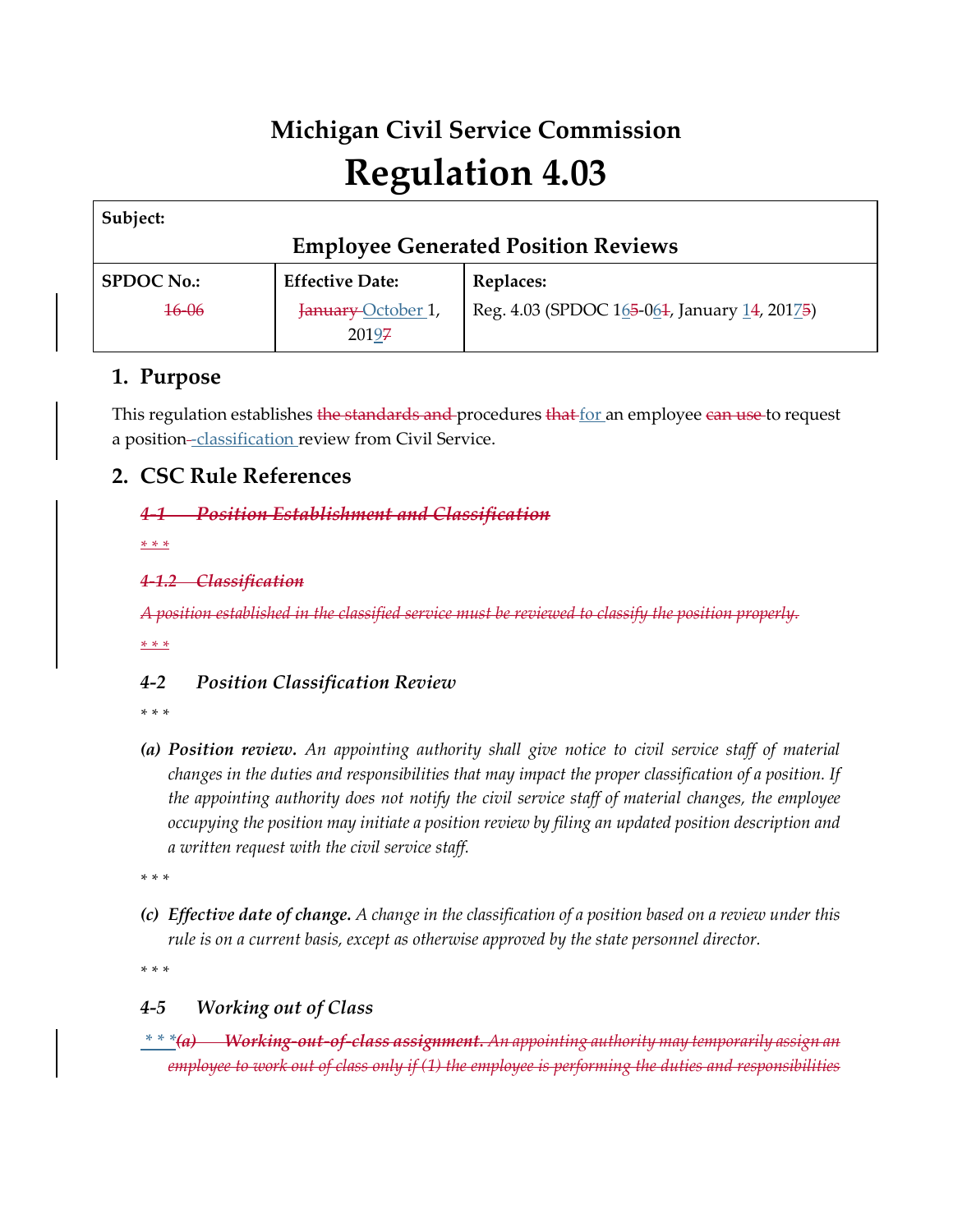*of an existing position or (2) civil service staff has approved in advance a request for the employee to work out of class. A working-out-of class assignment cannot exceed one year.*

- *(b) Working-out-of-class pay. If an employee is assigned to work out of class for more than 10 consecutive work days, the employee is entitled to supplemental pay and benefits for the temporary assignment in accordance with the civil service rules and regulations.*
	- *(1) Claims for working-out-of-class pay. If an employee is assigned to work out of class and does not receive authorized supplemental working-out-of-class pay and benefits, the employee may request a technical working-out-of-class determination.*
		- *(A) Time limit. A request for a technical working-out-of-class determination must be filed during the working-out-of-class assignment or, after the end of the assignment, within the time specified in the regulations.*
		- *(B) Back pay. In a technical working-out-of-class determination, the civil service review officer may award back pay and benefits for working out of class for a maximum of one year before the end of the working-out-of-class assignment. No supplemental working-out-ofclass pay or benefits are payable for any period longer than one year even if the employee worked out of class for more than one year.*
	- *(2) Relation to collective bargaining. Working out of class is a prohibited subject of bargaining. The exclusive procedure for any employee, including an exclusively represented employee, to bring a claim for working-out-of-class pay or benefits is to file a request for a technical workingout-of-class determination.*
- *\* \* \*(c) Exclusions. An employee in any of the following circumstances is not considered to be working out of class:*
	- *(1) The employee is working in a preauthorized position.*
	- *(2) The employee is occupying a position downgraded for training.*
	- *(3) The employee is occupying a position that is reclassifiable.*
	- *(4) The employee is an overall assistant who normally substitutes for the employee's supervisor.*

### **3. Standards**

A. If the an appointing authority does not notify Civil Service of material changes in the duties and responsibilities assigned to a position, the employee occupying the position may initiate a position review under regulation 4.03 or a working--out--of--class determination under regulation 4.08 by electronically submitting an updated position description **using B**ARIS at: [https://csintranet.state.mi.us/PARIS/Login/Login.aspx?RequestType=EGR.](https://csintranet.state.mi.us/PARIS/Login/Login.aspx?RequestType=EGR)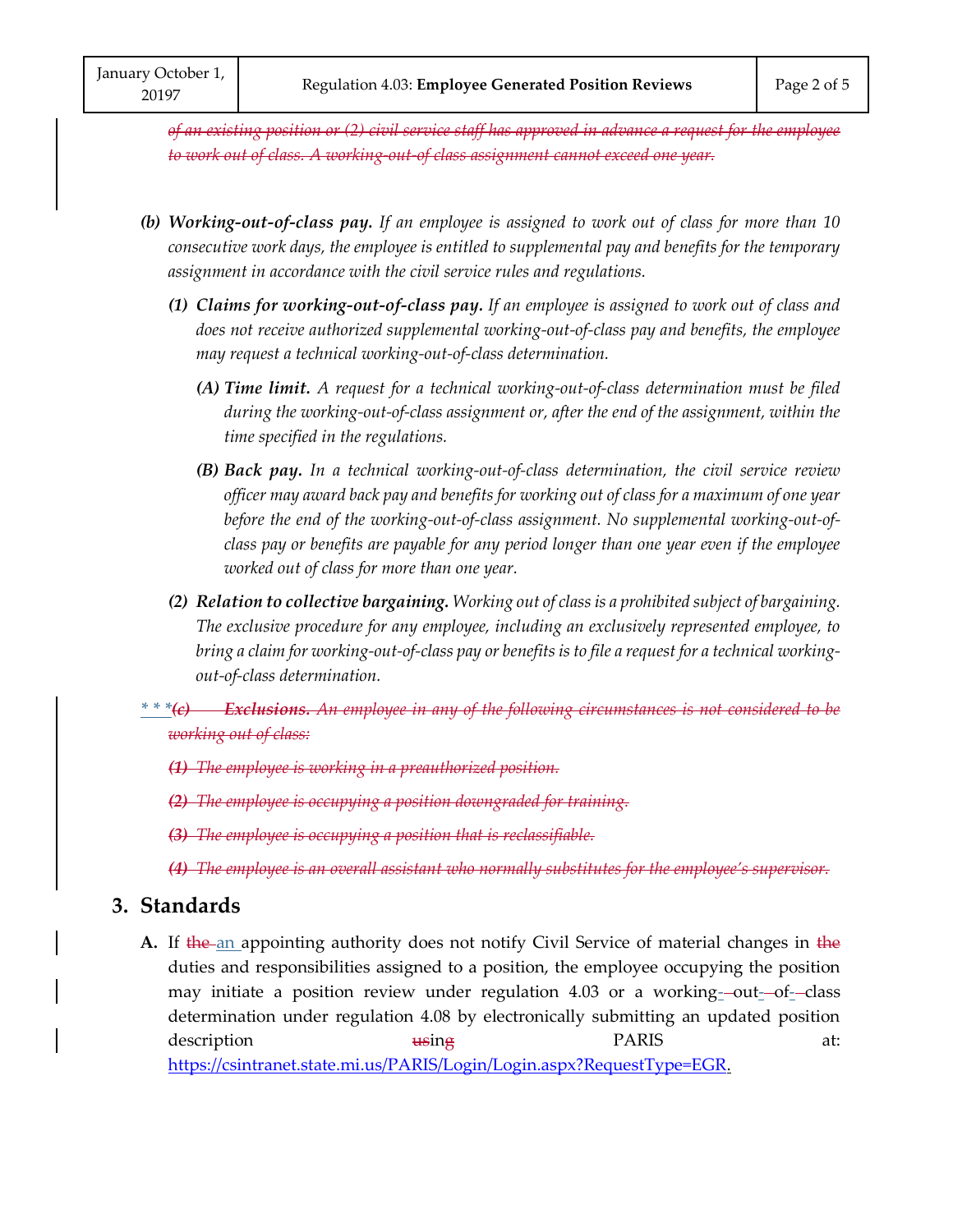- **B**. A group of employees, in the same classification and performing similar duties and responsibilities, may submit a composite position description for a joint position review. The employee originating the request must enter the additional proposed other employees' ID numbers. Once the request is submitted, all included employees will receive notification and must electronically verify their joint request.
- **C.** Civil Service determines if the a position is eligible for review under regulation 4.05. If the position is not ineligible, Civil Service notifies the employee and appointing authority.
- **D.** Civil Service staff forwards the request and proposed position description to the appointing authority for review. A copy- $Notice$  is also sent to the employee informing them that Civil Service has received the request and requested a response from asked for the appointing authority's response.
- **E.** The appointing authority shall is allowed 20 workdays to complete and submit the Ssupervisor Information and Aappointing -- Aauthority Information sections of the position description to after receipt from Civil Service within 28 days. The appointing authority is allowed  $a\Delta n$  additional  $104$  workdays are allowed if for professional managerial and specialist positions  $\frac{1}{2}$  that require a scored evaluation or rankingsystem rating reviews. Civil Service may authorize grant extensions for good cause.
- **F.** The appointing authority's shall-responsed to the Position Action Request, must stateing whether the employee meets the minimum requirements for the requested classification's minimum requirements and is satisfactorily performing the classification's duties and responsibilities of that classification satisfactorily.
- **G.** The appointing authority may submit any other necessary information for Civil Service staff to make a classification decision.
- **H.** Civil Service staff may conduct an on-site position review to gather additional information.
- **I.** If the requested information is not timely received from the appointing authority within the above specified time frame, Civil Service staff-may review the position based on the information provided by the employee and the information obtained at any on-site position review.
- **J.** The effective date assigned to a classification action from an employee-generated request is determined in accordance with regulation 4.04. the beginning date of the pay period Civil Service receives the employee's request and electronically signed position description, except for the following:
	- 1. The effective date assigned to a reclassification from an experienced level worker classification to an advanced level worker classification cannot precede the approved effective date of the agency-specific senior standards used to reclassify the position.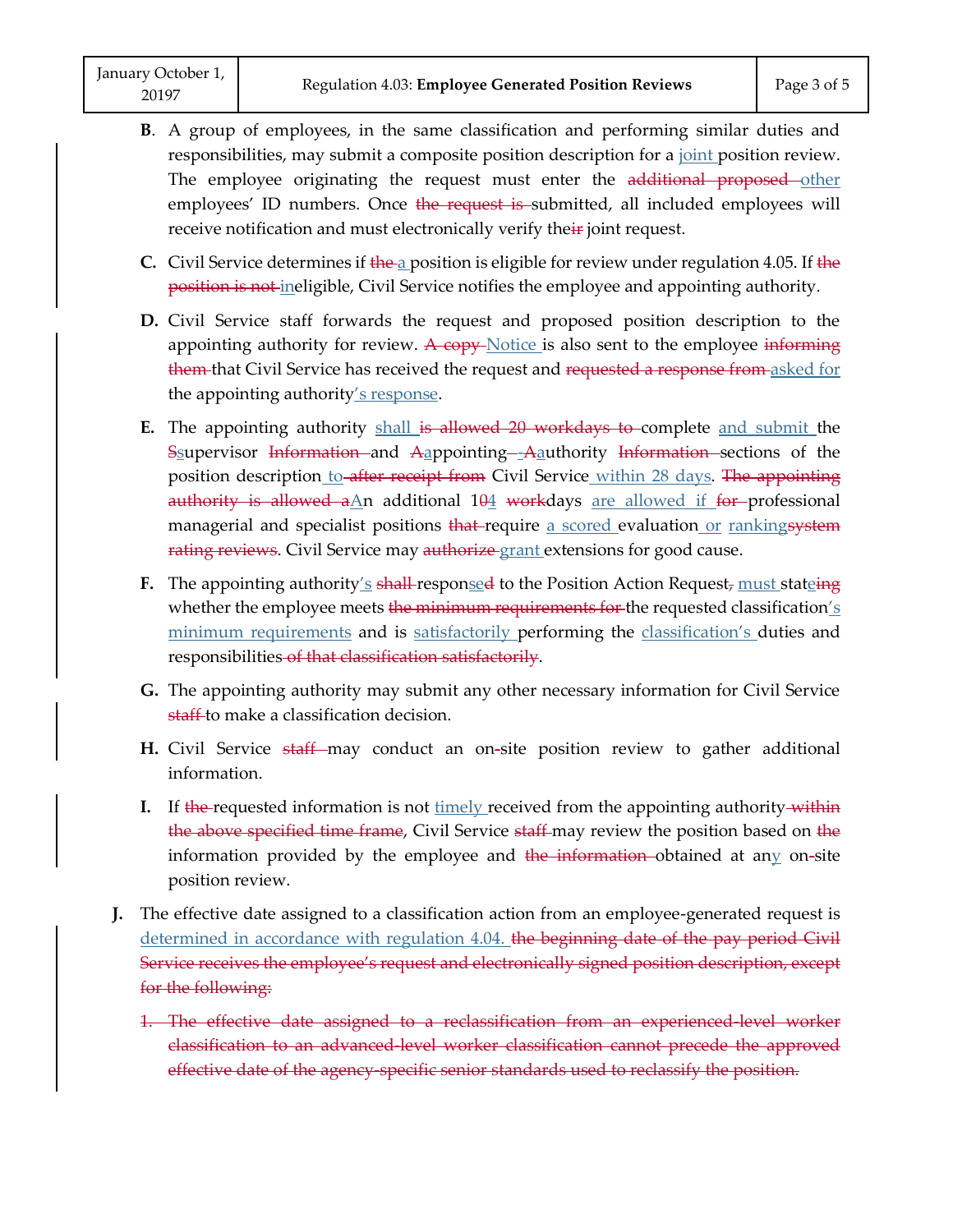2. The effective date assigned to a reclassification from an experienced level or advancedlevel worker classification to a specialist classification is the beginning date of the pay period the appointing authority certifies the employee began performing specialist duties. However, the effective date cannot precede the beginning of the pay period when Civil Service receives the employee's request and electronically signed position description.

## **4. Procedures**

| Responsibility          | Action                                                                                                                                                                                                                                                          |  |  |
|-------------------------|-----------------------------------------------------------------------------------------------------------------------------------------------------------------------------------------------------------------------------------------------------------------|--|--|
| Employee                | Completes Eemployee Information section of the position description and<br>1.<br>electronically submits it to Civil Service using <b>PARIS</b> .                                                                                                                |  |  |
| Civil Service           | Administratively reviews the request for position review for eligibility under<br>2.<br>Civil Service regulations and classification guidelines.                                                                                                                |  |  |
|                         | 3. Sends Submits the employee's request and completed position description<br>to the appointing authority. A copy Notice is also sent to the employee.                                                                                                          |  |  |
| Appointing<br>Authority | 4. Directs the employee's immediate supervisor to complete the Ssupervisor<br><b>Finformation section of the position description.</b>                                                                                                                          |  |  |
|                         | Completes the Aappointing Aauthority Information section of the position<br>5.<br>description and provides any other information necessary to review the<br>position and render-a proper-classification decision.                                               |  |  |
|                         | Submits the completed position description and a Position Action Request<br>6.<br>to Civil Service.                                                                                                                                                             |  |  |
| Civil Service           | 7. If the necessary information is not timely received from the appointing<br>authority within the specified time frame, reviews the position based on the<br>information provided by the employee and information obtained at any on-<br>site position review. |  |  |
|                         | Reviews the request, renders a decision, assigns an effective date, and signs<br>8.<br>off on the request.                                                                                                                                                      |  |  |
|                         | 9. The Human Resources Management Network (HRMN) automatically makes<br>is updated with appropriate position and employee record changes and<br>noticefies is sent to the employee and appointing authority.                                                    |  |  |
|                         | 10. If the classification action is disapproved, informs the employee is informed<br>of appeal rights.                                                                                                                                                          |  |  |
| Appointing<br>Authority | 11. Receives the final Position Action Request and informs agency management<br>of the classification decision.                                                                                                                                                 |  |  |